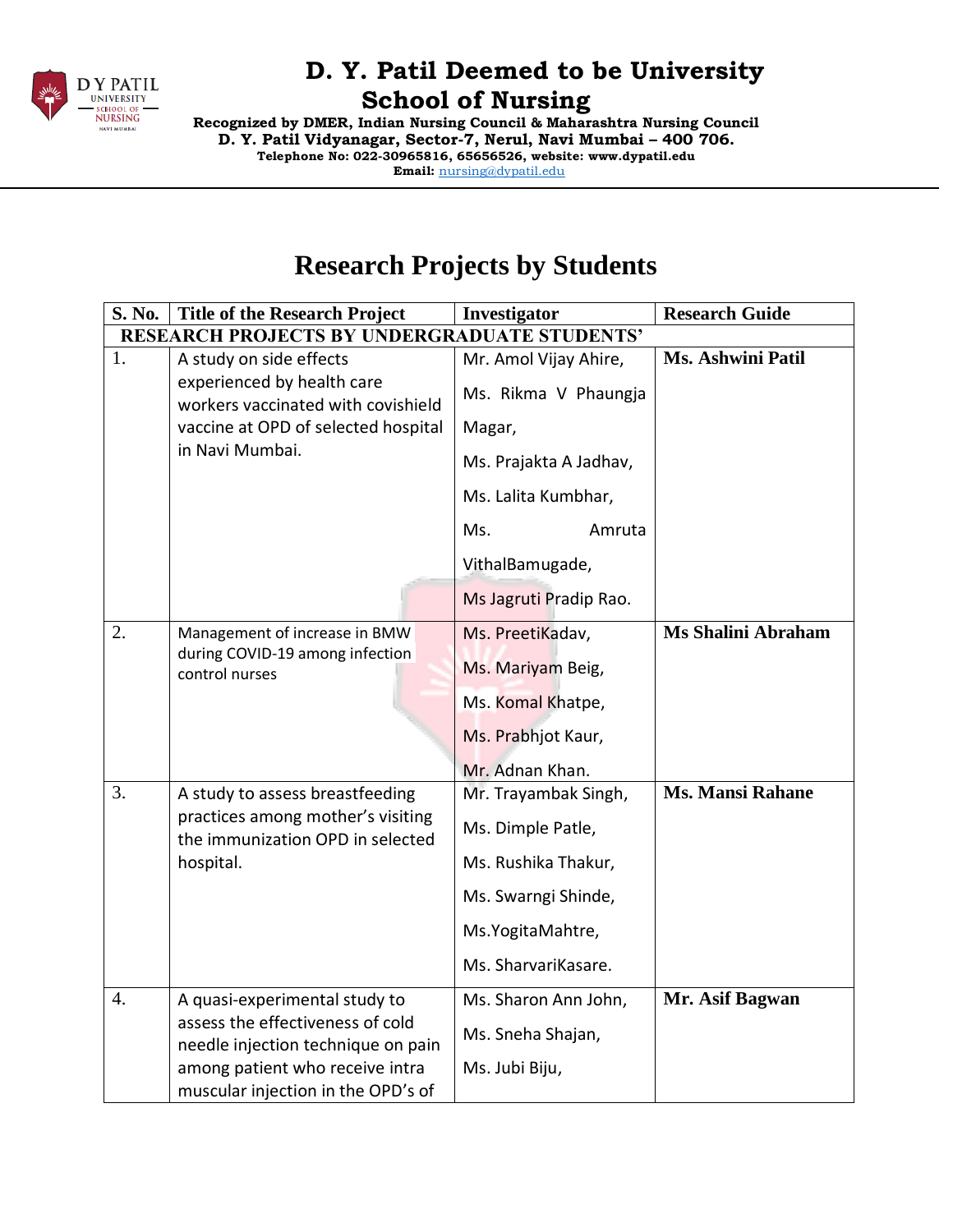

**Recognized by DMER, Indian Nursing Council & Maharashtra Nursing Council D. Y. Patil Vidyanagar, Sector-7, Nerul, Navi Mumbai – 400 706. Telephone No: 022-30965816, 65656526, website: www.dypatil.edu Email:** [nursing@dypatil.edu](mailto:nursing@dypatil.edu)

|    | D.Y Patil Hospital, Nerul.                                                                                      | Mr. Shailesh Kumar,    |                         |  |
|----|-----------------------------------------------------------------------------------------------------------------|------------------------|-------------------------|--|
|    |                                                                                                                 | Mr. AdhayanPakhare.    |                         |  |
| 5. | A study to assess the perception of                                                                             | Ms. Aneetta Thomas,    | Ms. Shalini Abraham     |  |
|    | covid-19 vaccine among selected<br>communities in Navi Mumbai.                                                  | Ms. Asna George Koshy, |                         |  |
|    |                                                                                                                 | Ms. Divya Desai,       |                         |  |
|    |                                                                                                                 | Ms. Kanchan Rathod,    |                         |  |
|    |                                                                                                                 | Ms. Riya Eapen,        |                         |  |
|    |                                                                                                                 | Mr. Abhishek Andhare.  |                         |  |
| 6. | A study to assess the effectiveness                                                                             | Ms. Manisha Pethkar,   | <b>Ms. Mansi Rahane</b> |  |
|    | of therapeutic back massage in<br>reduction of back pain among post                                             | Ms. Yogita Rasal,      |                         |  |
|    | CABG patient admitted in D.Y.<br>Patil Hospital."                                                               | Ms. Siddhi Patil,      |                         |  |
|    |                                                                                                                 | Mr. SolomanChianso,    |                         |  |
|    |                                                                                                                 | Ms. PrajktaShingmode,  |                         |  |
|    |                                                                                                                 | Ms. Jamina.            |                         |  |
| 7. | An observational study on success                                                                               | Ms. Shweta Avhad,      | <b>Ms. Swati Chavan</b> |  |
|    | of breastfeeding technique among<br>postnatal primipara mothers in<br>selected Hospital, Nerul, Navi<br>Mumbai. | Ms. Tanvi Chalke,      |                         |  |
|    |                                                                                                                 |                        |                         |  |
|    |                                                                                                                 | Ms. Sakshi Karpe,      |                         |  |
|    |                                                                                                                 | Mr. Himesh Patil,      |                         |  |
|    |                                                                                                                 | Mr. NishikantTisge,    |                         |  |
|    |                                                                                                                 | Ms. SrushtiUtekar.     |                         |  |
| 8. | A study to assess knowledge and                                                                                 | Ms. Suvarna Mokal,     | <b>Ms. Nisha Mane</b>   |  |
|    | attitude of nurses towards covid<br>19 vaccine working in selected                                              | Ms. RutujaKuchekar,    |                         |  |
|    | Hospital, Nerul, Navi Mumbai.                                                                                   | Ms. SnehalBhoir,       |                         |  |
|    |                                                                                                                 | Ms. Karishma Sharma,   |                         |  |
|    |                                                                                                                 | Ms. Kusum Sah,         |                         |  |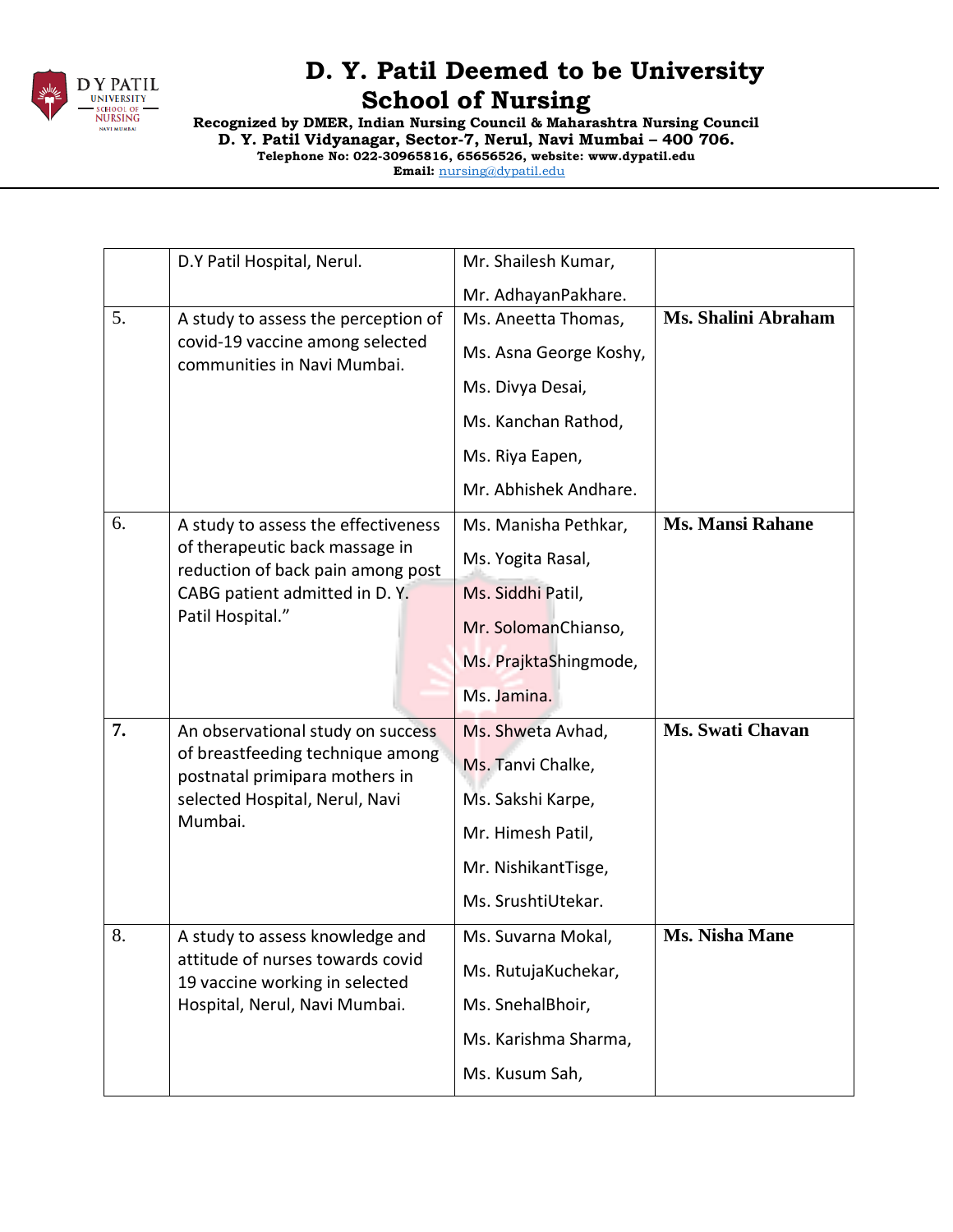

**Recognized by DMER, Indian Nursing Council & Maharashtra Nursing Council D. Y. Patil Vidyanagar, Sector-7, Nerul, Navi Mumbai – 400 706. Telephone No: 022-30965816, 65656526, website: www.dypatil.edu Email:** [nursing@dypatil.edu](mailto:nursing@dypatil.edu)

|     |                                                                                                                                                                                               | Ms. Priyanka Thorat.                                                                                                                              |                        |
|-----|-----------------------------------------------------------------------------------------------------------------------------------------------------------------------------------------------|---------------------------------------------------------------------------------------------------------------------------------------------------|------------------------|
| 9.  | A study to assess the effectiveness<br>of foot massage on sleep among<br>elderly admitted in selected<br>Hospital, Nerul, Navi Mumbai.                                                        | Ms. Sneha Gawand,                                                                                                                                 | <b>Ms Swati Chavan</b> |
|     |                                                                                                                                                                                               | Ms. GauraviKamble,                                                                                                                                |                        |
|     |                                                                                                                                                                                               | Ms. Vinita Mhatre,                                                                                                                                |                        |
|     |                                                                                                                                                                                               | Ms. Bhartaramolu,                                                                                                                                 |                        |
|     |                                                                                                                                                                                               | Ms. PranaliGawhane.                                                                                                                               |                        |
| 10. | A cross sectional study to assess<br>the effect of electronic media on<br>prevalence of psychological and<br>physiological problem among the<br>teenagers in selected School, Navi<br>Mumbai. | Mr. Prasad Thorat,                                                                                                                                | Mr Prasad Kanawade     |
|     |                                                                                                                                                                                               | Ms. Harshal More,                                                                                                                                 |                        |
|     |                                                                                                                                                                                               | Ms. Karishma Shinde,                                                                                                                              |                        |
|     |                                                                                                                                                                                               | Ms. Shradha Patil,                                                                                                                                |                        |
|     |                                                                                                                                                                                               | Ms. Bhavna Hase.                                                                                                                                  |                        |
| 11. | A study to assess the perception<br>towards nurses after COVID 19<br>pandemic among the people areas<br>of Nerul, Navi Mumbai.                                                                | Ms. LahanuBagul,<br>Ms. Sonali Bhalsing,<br>Ms. Swati Ghadge,<br>Ms. PurvaKosbe,<br>Ms. Priyanka Narhari,<br>Ms Supriya Patil,<br>Ms Shweta Pati. | Mr Prasad Kanawade     |
|     | <b>RESEARCH PROJECTS BY POST GRADUATE STUDENTS</b>                                                                                                                                            |                                                                                                                                                   |                        |
| 1.  | A case control study to analyze the                                                                                                                                                           | Ms. Sakshi Singh                                                                                                                                  | Ms Deepa Reddy         |
|     | selected factors contributing for                                                                                                                                                             |                                                                                                                                                   |                        |
|     | obesity/overweight among school                                                                                                                                                               |                                                                                                                                                   |                        |
|     | children at selected school in Navi                                                                                                                                                           |                                                                                                                                                   |                        |
|     | Mumbai during the year 2020-22.                                                                                                                                                               |                                                                                                                                                   |                        |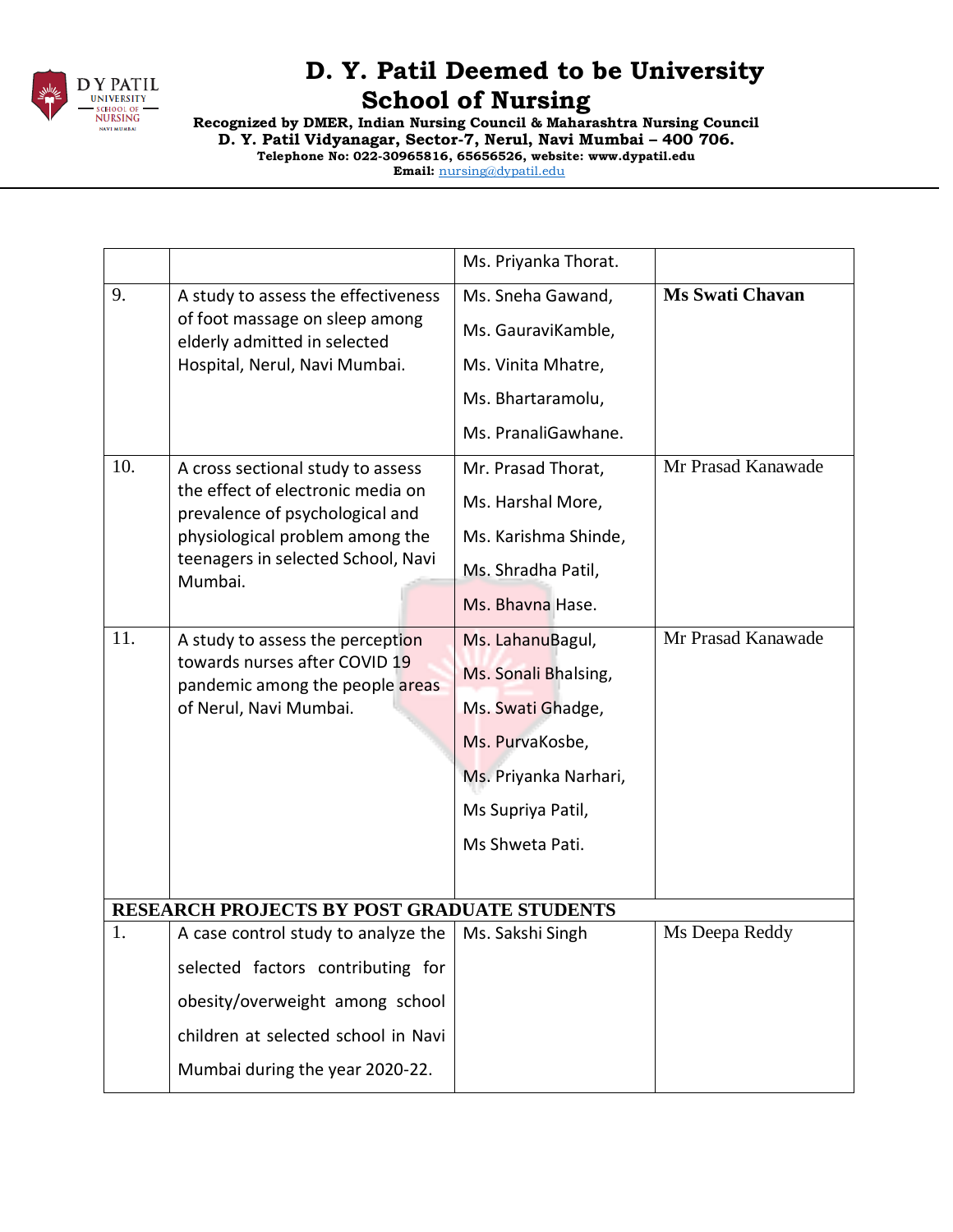

**Recognized by DMER, Indian Nursing Council & Maharashtra Nursing Council D. Y. Patil Vidyanagar, Sector-7, Nerul, Navi Mumbai – 400 706. Telephone No: 022-30965816, 65656526, website: www.dypatil.edu Email:** [nursing@dypatil.edu](mailto:nursing@dypatil.edu)

2.  $\Box$  A quasi-experimental study to assess the effectiveness of cartoon video distraction in altering the behavioral response to vaccination among toddler at pediatric out-patient department in a selected hospital in Navi Mumbai. Ms. Nimi Susan Thomas  $\parallel$  Ms Deepa Reddy  $3.$  A study to evaluate the effectiveness of intradialytic stretching exercise on the reduction of muscle cramps among patients undergoing hemodialysis at a selected hospital, Navi-Mumbai. Ms. Anjalidevi K Yadav Prof. Dr. Rita Lakhani 4.  $\vert$  A study to assess the effect of cold application on pain and bruise associated with subcutaneous injection of low molecular weight heparin in CCU patients at selected hospital, Navi Mumbai. Ms. Jenny Varghese | Prof. Dr. Rita Lakhani  $5.$  A study to assess the effectiveness of ice massage at hegu point on pain during arterio–venous fistula puncture among hemodialysis patient in a selected hospital, Navi Mumbai. Ms. Prachiti D Vayangankar Prof. Dr. Rita Lakhani 6.  $\Box$  A study to assess the prevalence and associated risk factors of medical adhesive related skin injuries (MARSI) in a view to develop a care bundle among acute care patients of selected hospital in Navi Mumbai. Ms. Sonali Kurtadkar Prof. Dr. Rita Lakhani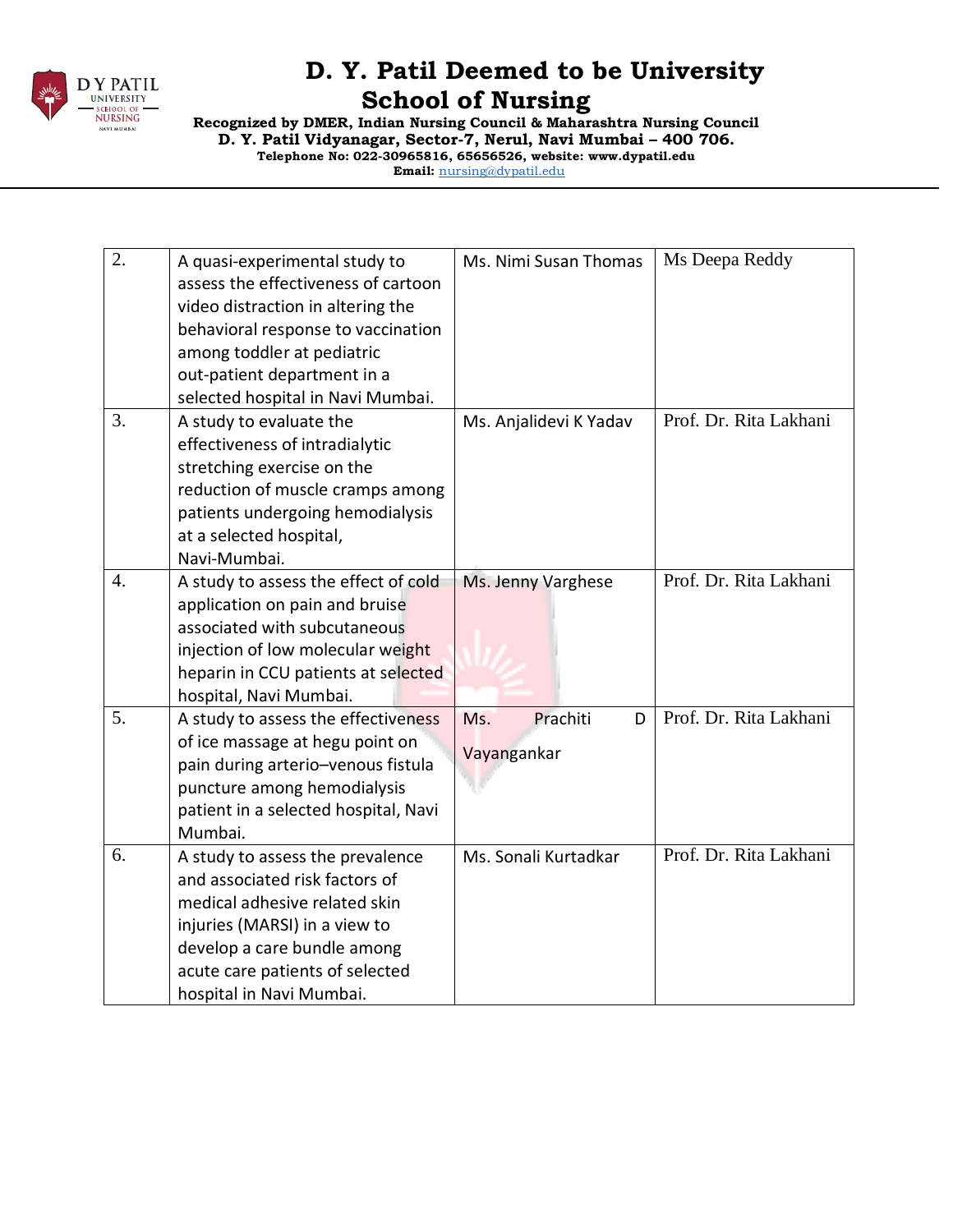

**Recognized by DMER, Indian Nursing Council & Maharashtra Nursing Council D. Y. Patil Vidyanagar, Sector-7, Nerul, Navi Mumbai – 400 706. Telephone No: 022-30965816, 65656526, website: www.dypatil.edu Email:** [nursing@dypatil.edu](mailto:nursing@dypatil.edu)

#### Research Projects (PHD )

| Sr.<br><b>NO</b> | <b>TITLE OF THE RESEARCH PROJECTS</b>                                                                                                                                                                                                                                    | <b>NAME OF THE</b><br><b>INVESTIGATOR</b> | <b>NAME OF</b><br><b>THE GUIDE</b> |
|------------------|--------------------------------------------------------------------------------------------------------------------------------------------------------------------------------------------------------------------------------------------------------------------------|-------------------------------------------|------------------------------------|
| $\mathbf{1}$     | A Comparative study to determine the impact of physical<br>simulation & online simulation on the knowledge,<br>self-efficacy & confidence of student studying pediatric<br>nursing D.Y. Patil College of Nursing, Nerul Navi Mumbai.                                     | Ms. Swati<br>Chavan                       | Prof. Dr.<br>Rita<br>Lakhani       |
| $\overline{2}$   | A study to find out the effectiveness of Information,<br>education<br>and<br>communication<br>(IEC<br>Package)<br>on<br>and selected self-reported practices of<br>knowledge<br>reproductive health among early adolescent girls from<br>Municipal schools of Pune city. | Ms Omane R.<br>Shindhe                    | Prof. Dr.<br>Rita<br>Lakhani       |
| 3                | A comparative study to assess the effectiveness of class<br>room discussion verses online educational module on<br>knowledge and attitude regarding organ donation among<br>nurses in selected hospitals of Mumbai / Navi Mumbai                                         | Ms. Priyadarsini<br>John                  | Prof. Dr.<br>Rita<br>Lakhani       |
| 4                | A study to develop an application nationwide in<br>empowering patients who are diagnosed with stroke in<br>utilizing the application for self-care at home.                                                                                                              | Ms. Shalini O                             | Prof. Dr.<br>Rita<br>Lakhani       |
| 5                | A study to assess the burnout, anxiety, depression and<br>fear statuses and their associated factors among corona<br>warrior nurses during the COVID 19 pandemic in Mumbai,<br>Navi-Mumbai hospitals                                                                     | Ms. Purva<br>Prashant<br>Haldankar        | Prof. Dr.<br>Rita<br>Lakhani       |
| 6                | A study to assess the effectiveness of Teaching Module on<br>knowledge On ADHD among the Primary school teachers<br>in the selected schools of Mumbai and Navi Mumbai.                                                                                                   | Ms. Nisha Mane                            | Prof. Dr.<br>Rita<br>Lakhani       |